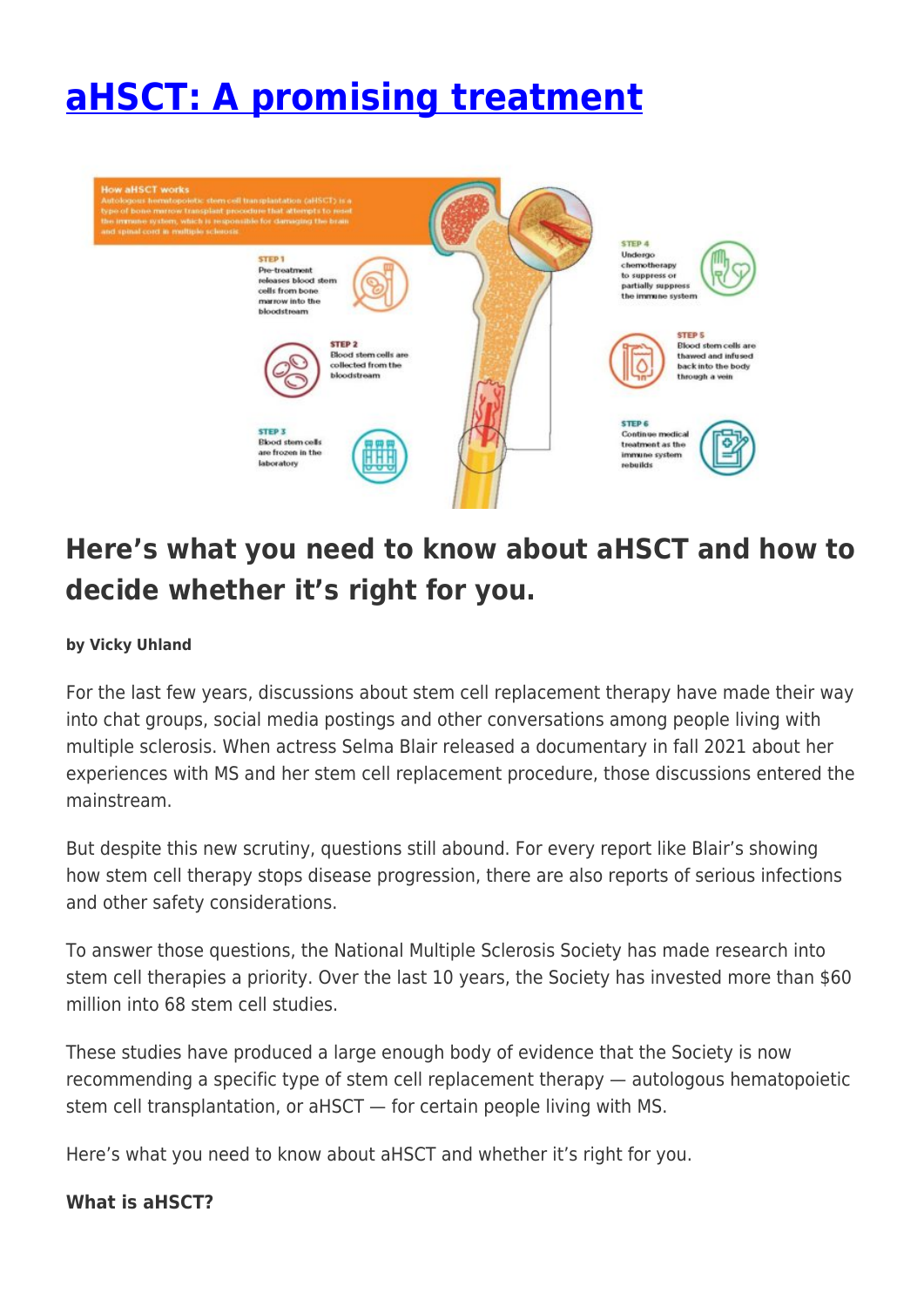aHSCT is a type of bone marrow transplant that's designed to reset the immune system and stop the inflammation that contributes to relapsing-remitting MS.

#### **How does aHSCT work?**

There's no universally agreed-upon aHSCT treatment protocol for MS. But in general, it's a one-time procedure that starts with treatment that stimulates the production of hematopoietic (blood-producing) stem cells in the bone marrow and promotes their release into the blood, plus chemotherapy that helps reduce the risk of relapses during this process. These stem cells are then harvested and frozen. This process can take five to 15 days.

After that, the patient is usually hospitalized and given another round of chemotherapy to kill their remaining immune cells. That's followed by the transplant of the previously harvested stem cells into the person's vein. Those cells migrate to the bone marrow, begin producing new white blood cells and, in essence, reboot the body's immune system.

"Instead of having an immune system that's programmed to attack the central nervous system, you've replaced it with naïve cells that aren't programmed to do that," says Aaron Miller, MD, medical director of the Corinne Goldsmith Dickinson Center for Multiple Sclerosis and a professor of neurology at the Icahn School of Medicine at Mount Sinai in New York.

The entire hospital stay can last about three weeks. The patient is usually given antibiotics during this time to combat infections.

Research shows the immune system gradually rebuilds itself within three to six months, but aHSCT follow-up appointments can last up to two years. These appointments include neurological and cognitive evaluations along with MRIs and blood tests to measure disease activity. MRIs are ongoing and don't stop after two years, however.

## **Who is a good candidate for aHSCT?**

Studies show that aHSCT can be safe and effective in people who:

- **Have relapsing-remitting MS.** Research shows that aHSCT isn't as effective for progressive MS because it can't regrow damaged nerves or repair damaged myelin.
- **Are younger than age 50.** Miller says older people can have weaker immune systems and comorbidities (like heart disease or other age-related diseases) that may make them more susceptible to complications from aHSCT.
- **Were diagnosed with MS less than 10 years ago.** People who have had the disease longer may have more disability, which can make the aHSCT procedure more dangerous, Miller says.
- **Are unable to take a high-efficacy medication (such as Tysabri, Lemtrada, Ocrevus, Rituxan or Kesimpta),** or are still developing new lesions or having relapses despite taking these medications. Some MS specialists also consider Mavenclad to be part of this group.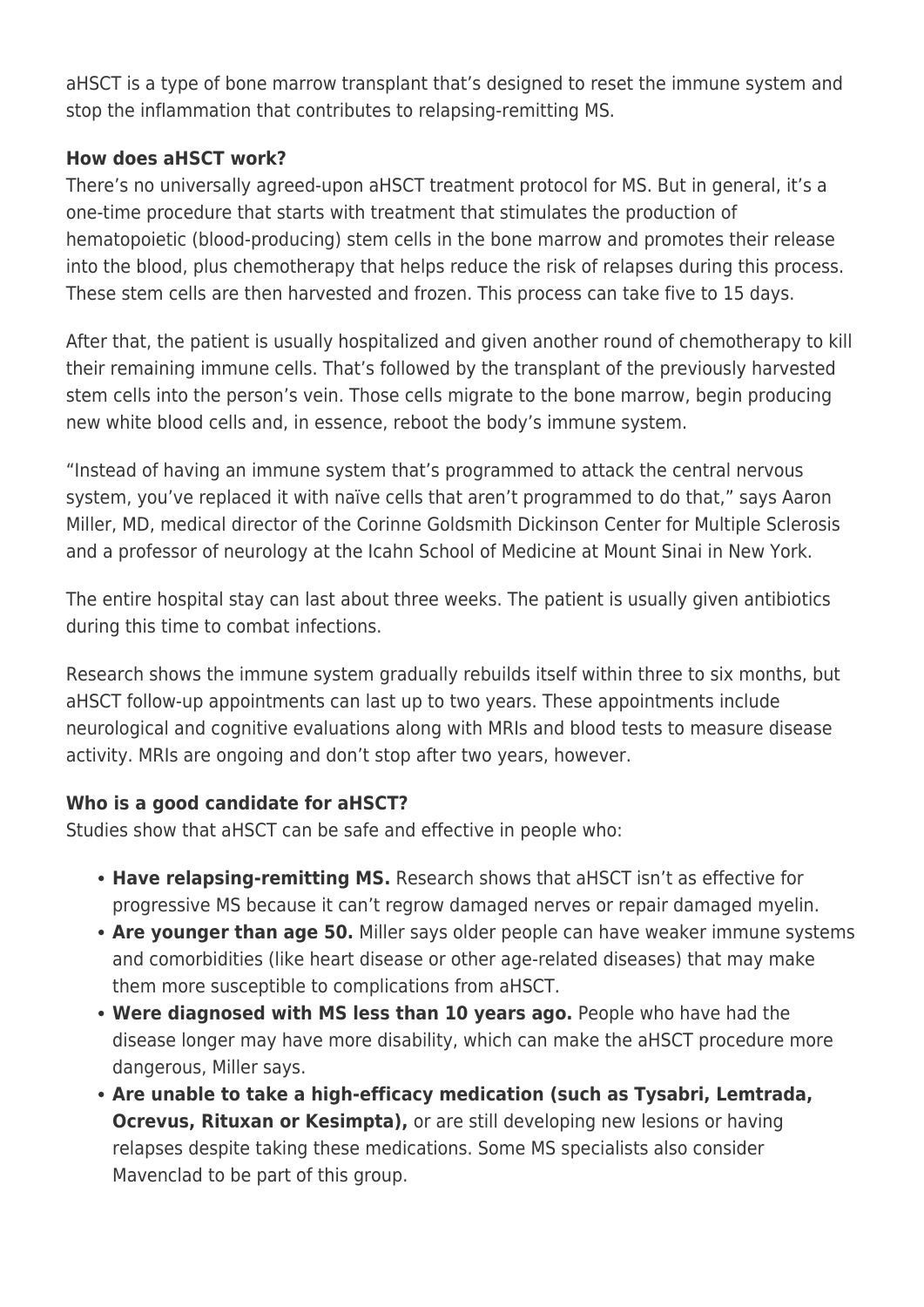Jeffrey Cohen, MD, professor at the Cleveland Clinic Lerner College of Medicine and director of experimental therapeutics at the Mellen Center for MS Treatment and Research, says the Cleveland Clinic gets a "tremendous number of calls" about aHSCT.

"But unfortunately, many of the people who approach us are not good candidates," he says. "People are not so clear on who is likely to benefit, or they tend to underestimate how risky the procedure is."

#### **How effective is aHSCT?**

Like most things regarding MS, there's no definitive answer. Some people who have had aHSCT have gone into long-term remission, and some have even seen their symptoms reversed because the nervous system has been able to repair itself. Others have had MS lesions and relapses return after a period of time.

Over the last three years, the Cleveland Clinic has performed about eight aHSCT procedures, and Cohen says he's "very impressed" with the results.

"It takes about three to four months to fully recover from the transplant, but even within that time frame, everyone we've treated started to feel better pretty quickly," he says. "They've been able to walk better and have less fatigue and brain fog."

# **What are the dangers of aHSCT?**

The main risk comes from the chemotherapy regimen. Depleting the immune system makes people vulnerable to infections that can be life-threatening.

Cohen says there's debate among practitioners and researchers about how intense aHSCTrelated chemotherapy should be.

"More potent regimens have more health risks, but the benefit appears to be more durable," he says. "Low-intensity chemotherapy is better tolerated, but there's some concern that the benefits of the transplant wear off sooner in some people."

Chemotherapy can also cause infertility in women, Miller says, so it's a good idea to harvest your eggs if you want to become pregnant in the future.

## **How much does aHSCT cost, and does insurance cover it?**

Prices vary based on the individual patient and their treatment plan, but in general, the total cost for aHSCT — including the care needed before and after the procedure — is around \$150,000, says Sean Grande, the National MS Society's vice president of healthcare access. Grande adds that the \$150,000 is for people who are uninsured or whose insurance doesn't cover the procedure, so it might not indicate what a person may actually pay.

Some, but not all, private health insurance plans cover aHSCT for people with MS — but only if specific criteria are met, Grande says. And that's where it gets dicey. Insurance providers set their own coverage criteria and approval processes based on clinical guidelines